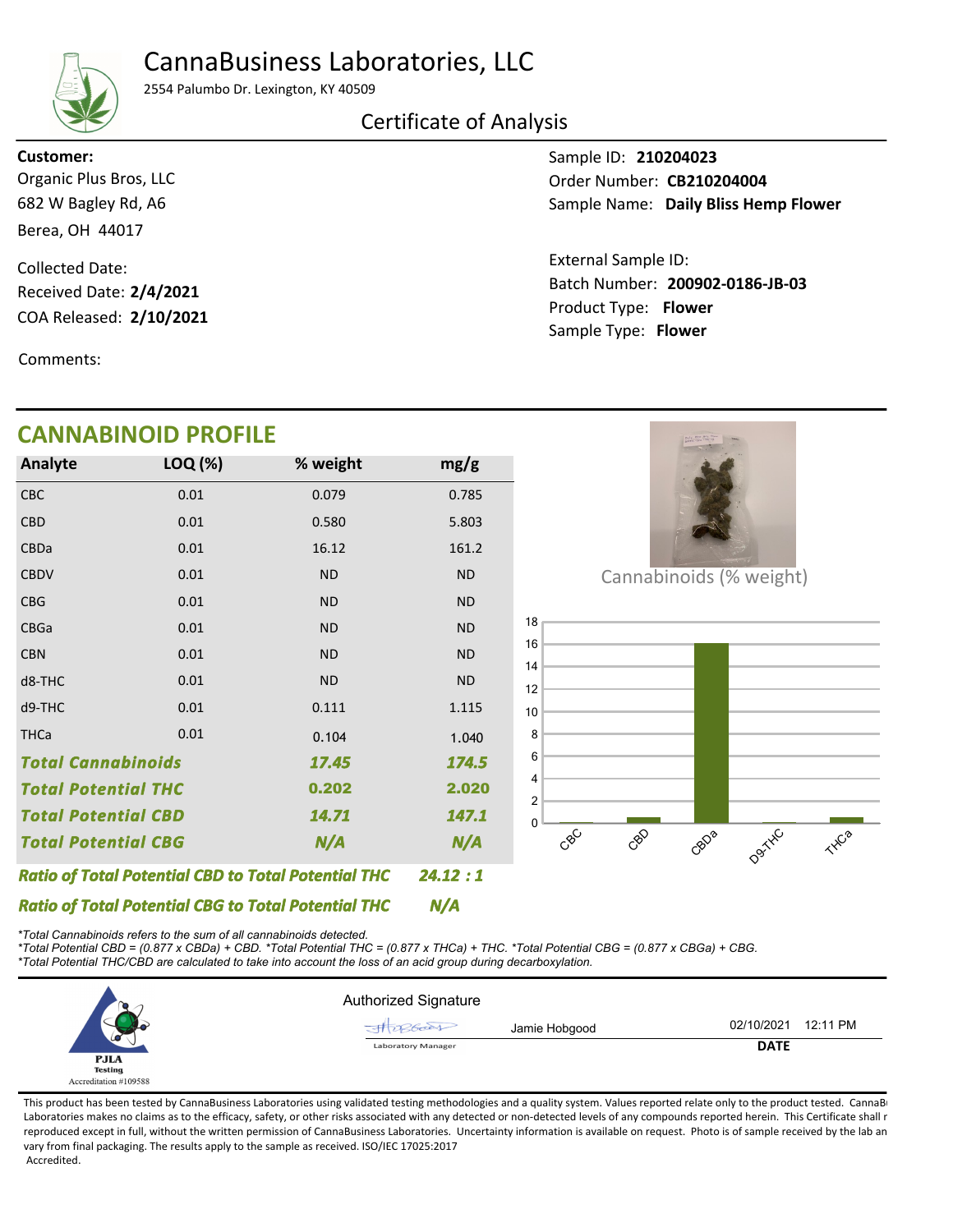

#### 2554 Palumbo Dr. Lexington, KY 40509 CannaBusiness Laboratories, LLC



**Certificate of Analysis** 



| Customer                                                         |                                        | <b>Overall Batch Results</b>                  | <b>Sample Name:</b>                        |
|------------------------------------------------------------------|----------------------------------------|-----------------------------------------------|--------------------------------------------|
| Organic Plus Bros, LLC<br>682 W Bagley Rd, A6<br>Berea, OH 44017 | Pesticide<br>N/A                       | <b>PASS</b><br><b>Moisture Content</b><br>N/A | Sample ID:<br><b>Product Type:</b>         |
|                                                                  | Potency<br><b>PASS</b>                 | <b>Water Activity</b><br>N/A                  | Sample Type:<br><b>Collected Date</b>      |
|                                                                  | <b>Mycotoxins</b><br><b>PASS</b>       | <b>Heavy Metals</b><br><b>PASS</b>            | <b>Received Date</b>                       |
|                                                                  | <b>Microbial Screen</b><br><b>PASS</b> | <b>Residual Solvents</b><br>N/A               | <b>Batch Number</b><br><b>Batch Size:</b>  |
|                                                                  | Terpenoids<br>N/A                      |                                               | <b>Sample Size:</b><br>$C0$ $R1$ $C2$ $C3$ |

| Sample Name:           | Daily Bliss Hemp Flower |            |
|------------------------|-------------------------|------------|
| Sample ID:             | 210204023               |            |
| <b>Product Type:</b>   | Flower                  |            |
| <b>Sample Type:</b>    | Flower                  |            |
| <b>Collected Date:</b> |                         |            |
| <b>Received Date:</b>  | 02/04/2021              |            |
| Batch Number:          | 200902-0186-JB-03       |            |
| <b>Batch Size:</b>     |                         |            |
| <b>Sample Size:</b>    |                         |            |
| <b>COA</b> released:   | 02/10/2021              | $12.11$ PM |

Sample ID:

| <b>Mycotoxins</b>       |                                                                                                                                                                                                            |             |                            |                                                                    |                     |       |            |               |
|-------------------------|------------------------------------------------------------------------------------------------------------------------------------------------------------------------------------------------------------|-------------|----------------------------|--------------------------------------------------------------------|---------------------|-------|------------|---------------|
| Date Tested: 02/05/2021 | Method:                                                                                                                                                                                                    | Instrument: |                            |                                                                    |                     |       |            |               |
| Analyte                 | <b>Result Units</b>                                                                                                                                                                                        | LOQ         | <b>Result</b>              | Analyte                                                            | <b>Result Units</b> |       | LOQ        | <b>Result</b> |
| Ochratoxin A            | ND ppm                                                                                                                                                                                                     | 0.010       | Pass                       | Aflatoxin B1                                                       | ND.                 | ppm   | 0.010      | Pass          |
| Aflatoxin G2            | ND ppm                                                                                                                                                                                                     | 0.010       | Pass                       | Aflatoxin B2                                                       | <b>ND</b>           | ppm   | 0.010      | Pass          |
| Aflatoxin G1            | ND ppm                                                                                                                                                                                                     | 0.010       | Pass                       |                                                                    |                     |       |            |               |
| <b>Metals</b>           |                                                                                                                                                                                                            |             |                            |                                                                    |                     |       |            |               |
| Date Tested: 02/05/2021 | Method:                                                                                                                                                                                                    | Instrument: |                            |                                                                    |                     |       |            |               |
| Analyte                 | <b>Result Units</b>                                                                                                                                                                                        | LOQ         | <b>Result</b>              | Analyte                                                            | <b>Result Units</b> |       | LOQ        | <b>Result</b> |
| Arsenic                 | <loq ppm<="" td=""><td>0.500</td><td>Pass</td><td>Cadmium</td><td><math>&lt;</math>LOQ</td><td>ppm</td><td>0.500</td><td>Pass</td></loq>                                                                   | 0.500       | Pass                       | Cadmium                                                            | $<$ LOQ             | ppm   | 0.500      | Pass          |
| Lead                    | <loq ppm<="" td=""><td>0.500</td><td>Pass</td><td colspan="2"><loq<br>Mercury<br/>ppm</loq<br></td><td>3.000</td><td>Pass</td></loq>                                                                       | 0.500       | Pass                       | <loq<br>Mercury<br/>ppm</loq<br>                                   |                     | 3.000 | Pass       |               |
| <b>Microbial</b>        |                                                                                                                                                                                                            |             |                            |                                                                    |                     |       |            |               |
| Date Tested: 02/09/2021 | Method:                                                                                                                                                                                                    | Instrument: |                            |                                                                    |                     |       |            |               |
| Analyte                 | <b>Result Units</b>                                                                                                                                                                                        | LOQ.        | <b>Result</b>              | Analyte                                                            | <b>Result Units</b> |       | <b>LOQ</b> | <b>Result</b> |
| STEC (E. coli)          | Negative                                                                                                                                                                                                   |             | Pass                       | Salmonella                                                         | Negative            |       |            | Pass          |
| Listeria spp.           | Negative                                                                                                                                                                                                   |             | Pass                       | L. monocytogenes                                                   | Negative            |       |            | Pass          |
|                         | NT = Not tested, ND = Not detected; LOQ = Limit of Quantitation; <loq =="" detected;="">ULOL = Above upper limit of linearity; CFU/g = Colony forming units per 1 gram; TNTC = Too numerous to count</loq> |             |                            |                                                                    |                     |       |            |               |
|                         |                                                                                                                                                                                                            |             | CannaBusiness Laboratories |                                                                    |                     |       |            |               |
|                         |                                                                                                                                                                                                            |             |                            | License # P-0059: (859)-514- 6999 https://www.cannabusinesslabs.us |                     |       |            |               |

This product has been tested by CannaBusiness Laboratories using validated testing methodologies and a quality system. Values reported relate only to the product tested. CannaBusiness Laboratories makes no claims as to th Uncertainty information is available on request. Photo is of sample received by the lab and may vary from final packaging. The results apply to the sample as received. ISO/IEC 17025:2017 Accredited.